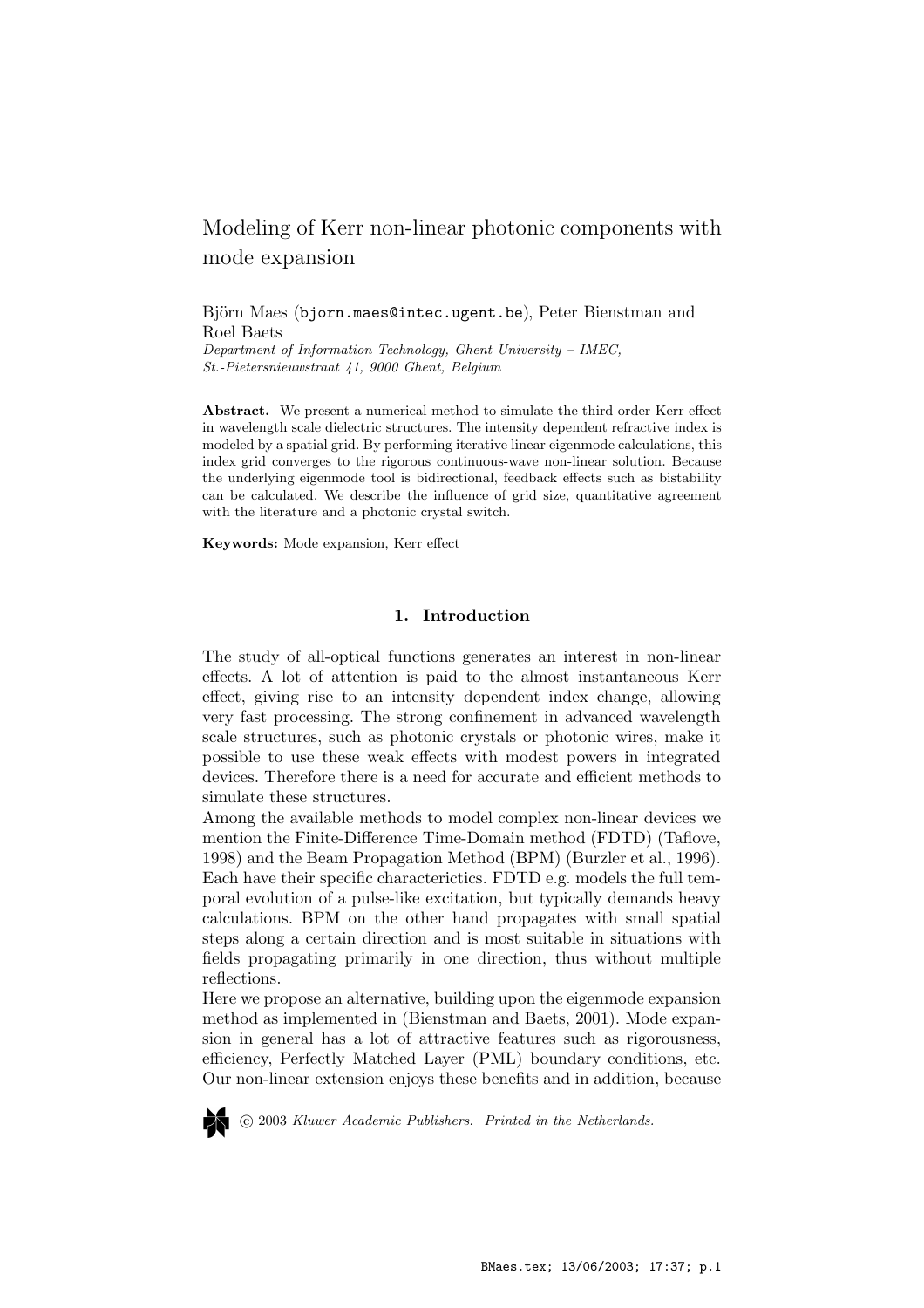2 B. Maes et al.



Figure 1. A simple structure with three sections.

we work in the frequency domain, we immediately get continuous-wave (CW) solutions. To get these solutions in FDTD we need to model long pulses, leading to long calculation times. Moreover, contrary to standard BPM, modes propagating in both directions are handled, thus it is possible to calculate non-linear feedback and interference effects, such as bistability.

In Section 2 we give a short overview of the linear mode expansion method and then present the non-linear extension. The method uses a grid and we will discuss the fineness thereof in Section 3 by a waveguide example. Then we will compare our results in Section 4 with a bistable grating structure from the literature. A more challenging device consisting of a photonic crystal cavity will be discussed in Section 5. After that a review of characteristics and a comparison with other methods is given in Section 6.

# 2. Method

The mode expansion method is now well established to model complex dielectric structures with linear materials. Before embarking upon nonlinear problems it is helpful to review its basic principles.

#### 2.1. Linear eigenmode expansion

After defining a main propagation direction, one divides the structure in longitudinally invariant sections, as in Fig. 1. The field in such a section or slab can be described by a superposition of eigenmodes. The field profiles and propagation constants of these modes are derived from the transversal index profile. The electromagnetic fields in a section are in this way reduced to a vector of complex mode amplitudes:

$$
\left(\mathbf{E}\left(\mathbf{r}\right),\mathbf{H}\left(\mathbf{r}\right)\right)\longleftrightarrow\mathbf{A}=\left[A_{i}\right]
$$
\n(1)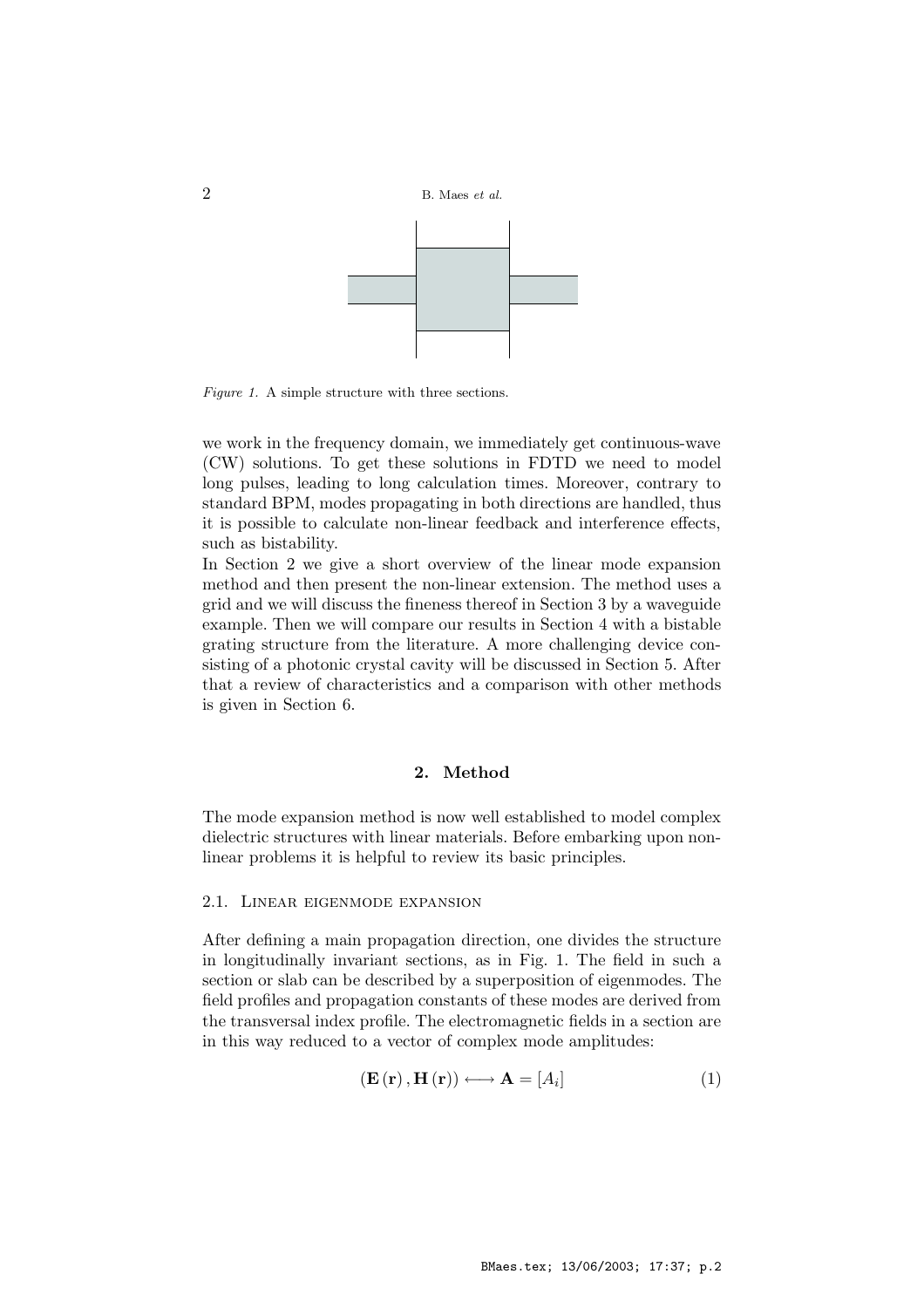Mode expansion and the Kerr effect  $3$ 



Figure 2. An example of spatial discretisation, the middle section is non-linear.

Different sections have different modes, but the mode-matching technique ensures the continuity of the tangential total field components and produces the reflection or transmission matrices. Combining these matrices with the propagation constants one can concatenate different sections to form a scattering matrix. With a chosen modal input excitation this algorithm gives the mode amplitudes and thus the fields throughout the structure.

## 2.2. Extension for the Kerr effect

If we want to simulate the Kerr effect, we have to take into account an intensity dependent refractive index:

$$
n(\mathbf{r}) = n_0 + n_2 I(\mathbf{r}),\tag{2}
$$

with  $n_0$  the linear index,  $n_2$  the Kerr coefficient and I the intensity. Because the intensity is spatially dependent, the refractive index is too, so we try to model this by dividing the non-linear section(s) in small rectangles, as in Fig. 2. Each rectangle will be assigned its refractive index during each iteration.

Because the intensity or index distribution is not known a priori, the method is iterative and proceeds as follows. We start from a certain index distribution, this can e.g. be the linear index or a previously calculated approximate solution. Using this index grid we perform a linear eigenmode calculation, yielding the fields in the structure. Using the intensities in the center of each rectangle we can update the refractive index distribution with Equation 2. If the new index distribution is equal to the old index distribution, within a certain tolerance, we have converged to a solution of the full non-linear problem. If not, we repeat the described procedure.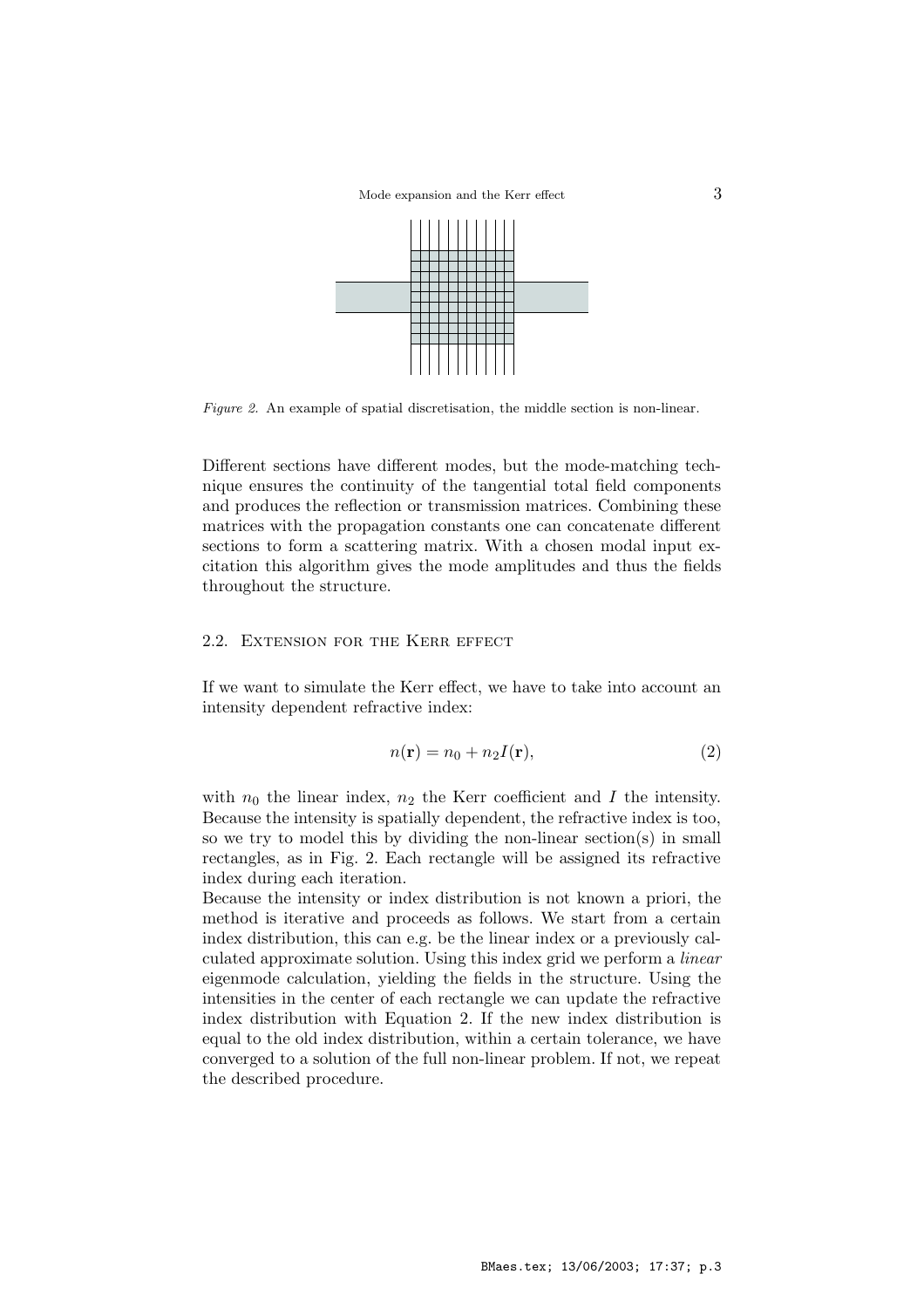$4$  B. Maes *et al.* 



Figure 3. Waveguide with a non-linear section in a darker shade.



Figure 4. Magnitude of reflection coefficient of fundamental mode versus the number of longitudinal divisions, for different numbers of transversal divisions (inset).

#### 3. Grid size

One intuitively assumes that the results should converge, as the grid becomes finer. We illustrate this by an example, a waveguide with a non-linear section, shown in Fig. 3. The multimode waveguide has a width  $\lambda$  and index 3.0, the cladding has index 1.0. A waveguide section of length 2 $\lambda$  is considered with  $n_2 = 3 \times 10^{-18} \text{m}^2/\text{V}^2$ . For this test we use a high excitation, so that the maximum non-linear index change is about 0.2.

We varied the number of divisions in the longitudinal and transversal waveguide direction and calculated the reflection coefficient of the fundamental TE mode. As can be seen in Fig. 4, above a certain threshold the result remains invariant. More than 50 longitudinal and 4 transversal divisions give good results in this case. Of course the finer the grid, the longer the calculations take. Note that the spike at 25 longitudinal divisions is the result of a Bragg resonance between the rough sampling grid and the fundamental waveguide mode. As soon as the grid becomes finer, its  $k$ -vector does not agree anymore with the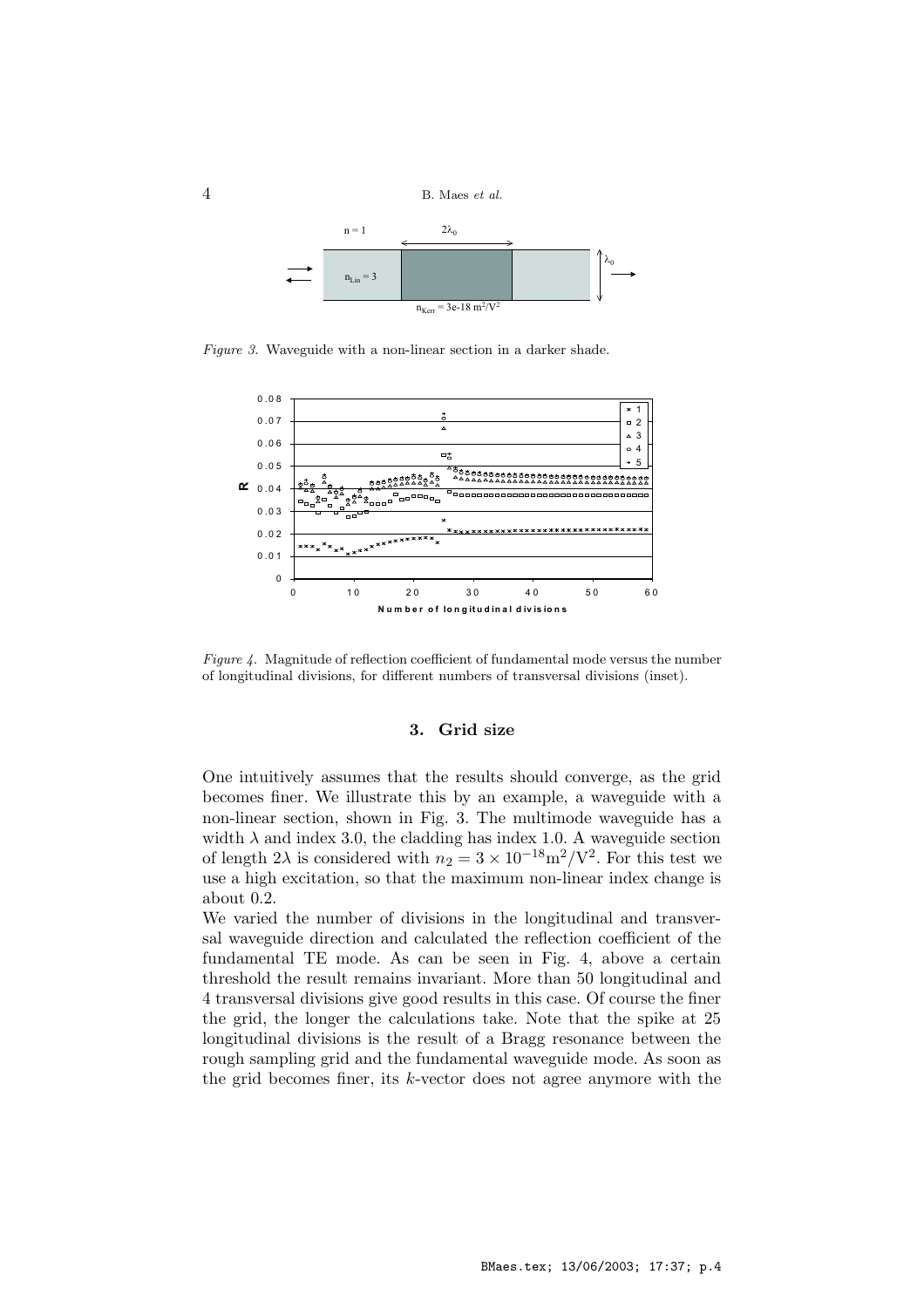

Figure 5. Grating with the non-linear sections in a darker shade.

propagation constant of the mode, and the sharp peak then disappears. As the required grid size is dependent on the unknown field structure, there is no simple relation of fineness versus desired accuracy. A solution is thus to study different grids for one input power, choose an accuracy threshold and then use this division to determine other related solutions. Another method is to use an adaptive grid, which we will discuss briefly in Section 6.

# 4. Quantitative comparison

In order to validate the algorithm we have to compare our results with the literature. We present one example, a grating that exhibits bistability. This phenomenon, arising from feedback in combination with non-linearity, lies at the basis of many proposed all-optical components. The grating structure, depicted in Fig. 5, consists of 20 unit cells, each comprising two films with equal width  $d = 0.125\lambda$  and indexes respectively  $n_a = 1.5$  and  $n_b = 2.12$ . The first material is linear, while the second has a negative Kerr coefficient  $n_2 = -1$ . Note that for this example  $n = n_b\sqrt{1 + n_2I}$ . The used frequency  $(\lambda = 1 \mu m)$  lies in the stopgap just above the bottom edge.

In Fig. 6 we plot the transmission of the grating, which agrees with Fig. 3 in (Chen and Mills, 1987). At low input power there is very low transmission, as we are working in the gap. Because of the nonlinearity, at higher powers the system can switch to higher transmission states. There are even fields with unity transmission, which represent gap solitons.

With our method one starts with the linear index distribution and low input power. Gradually increasing the input power yields the low transmission curve. After the folding point of this curve, there is no longer a low transmission state and the solution switches to a higher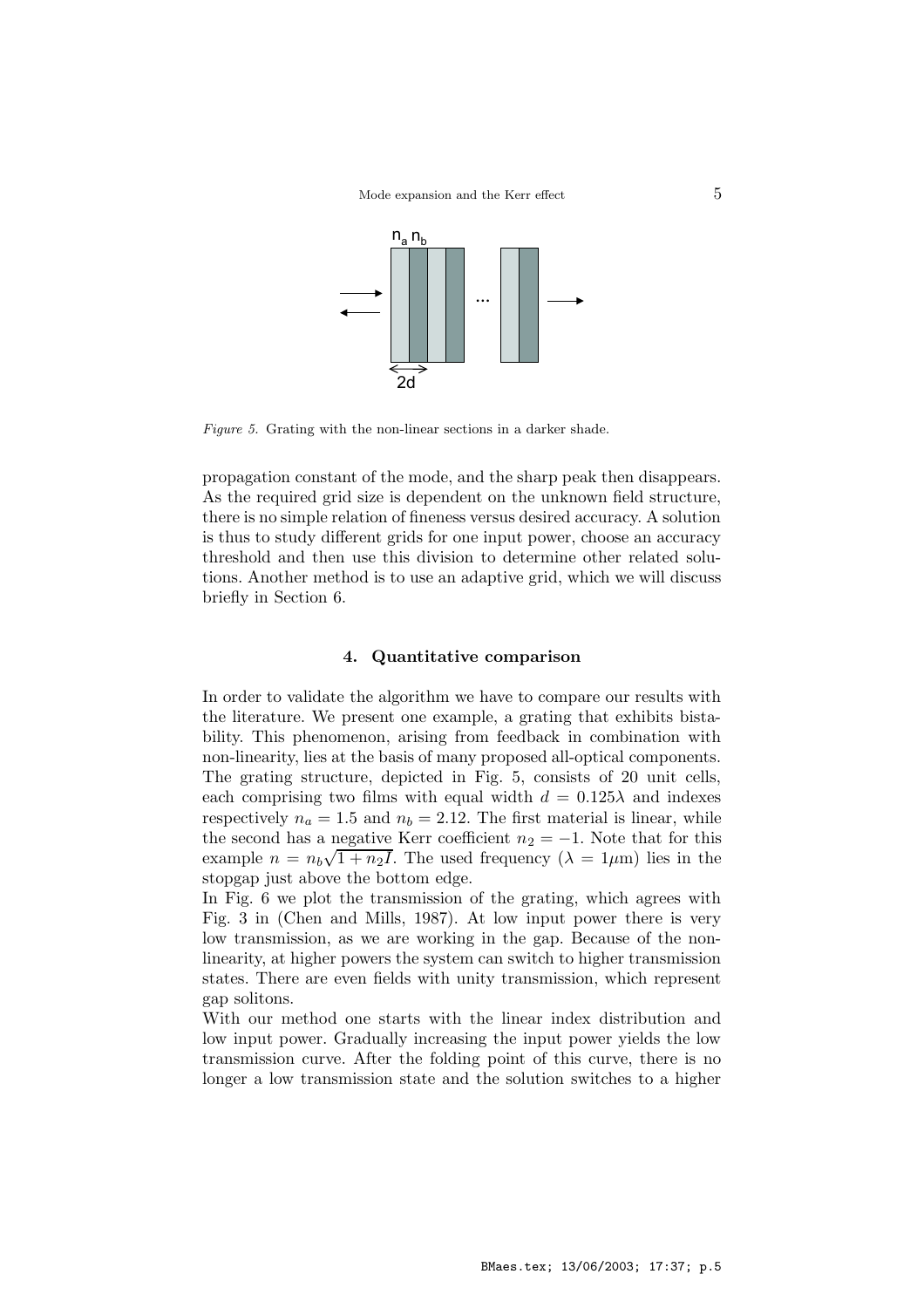$6$  B. Maes *et al.* 



Figure 6. Transmission versus input power of the non-linear grating.

|  |  |  |  |  |  |  |  |  |  |  |  | ---------------------------- |
|--|--|--|--|--|--|--|--|--|--|--|--|------------------------------|
|  |  |  |  |  |  |  |  |  |  |  |  | 0000000000000000000000000    |
|  |  |  |  |  |  |  |  |  |  |  |  | 0000000000000000000000000    |
|  |  |  |  |  |  |  |  |  |  |  |  | 0000000000000000000000000    |
|  |  |  |  |  |  |  |  |  |  |  |  |                              |

Figure 7. Structure of the photonic crystal device, the seven rods between the input and output waveguide are non-linear. The electric field of a completely transmitting resonant state is superimposed. The entire computational domain is shown.

non-linear solution. After finding one solution on an upper branch, we can then increase or decrease the power in steps to map the entire higher branch. If one would want to model these solutions with FDTD, the long input pulse would have to be preceded by a sufficiently strong short one, which complicates matters.

# 5. Photonic crystal device

Now we present calculation results on a bistable photonic crystal switch, shown in Fig. 7. This device has been described in (Soljacic et al., 2002) and is particularly suited for our method. First of all it is obvious that the smaller the non-linear sections are, the more efficient our calculations become. In these calculations only the seven consecutive central rods are considered non-linear, a good approximation as they experience the strongest fields. Related to this, efficiency is improved because the linear sections before and after the non-linear rods have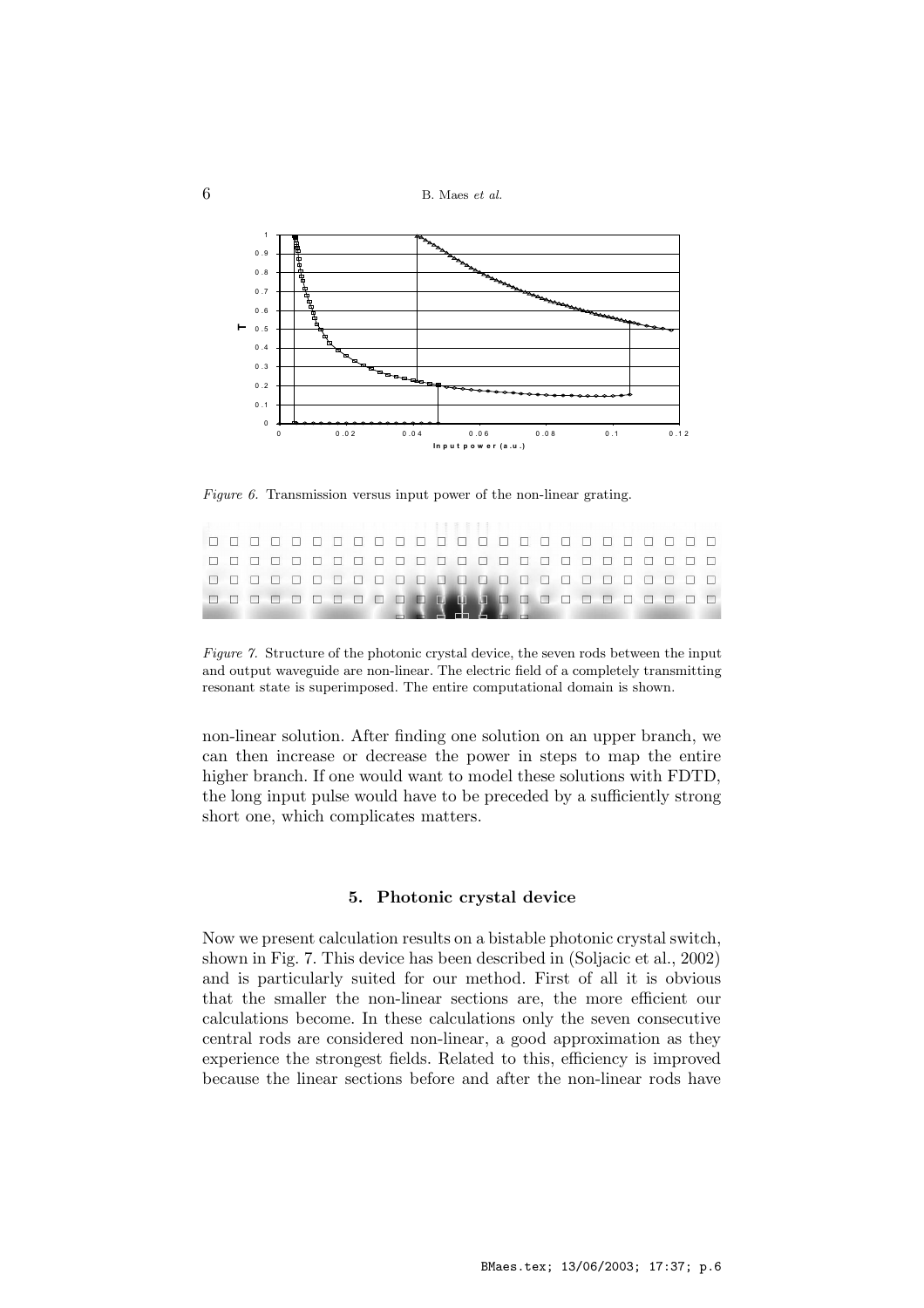

Figure 8. Transmission versus input power for the photonic crystal switch.

to be calculated only once, as they consist of linear materials, and therefore their transfer-matrix is power independent. In the longitudinal direction Fabry-Pérot effects are avoided by using non-reflecting semi-infinite repetitions of the photonic crystal waveguide period.

Let us briefly review the operation of the switch. The larger defect rod in the center forms a dipole-type cavity mode, which is coupled to input and output photonic crystal waveguides by tunneling effects through three normal-sized rods on either side. We operate on a frequency slightly below the linear resonance frequency of the cavity. So at low input almost all power reflects to the input waveguide. Increasing the input power changes the indices of the Kerr rods and the resonance frequency adjusts and shifts through the operating frequency. This means a stronger excitation of the cavity mode and leads to transmission of power to the output waveguide. Buildup in the high Q cavity makes the device even bistable.

This operation is clearly shown in our calculation results in Fig. 8. Here transmission is defined by dividing the flux of the longitudinal component of the Poynting vector at the end of the output waveguide with and without the seven center rods.

For the simulations we used a square lattice, with period  $0.6\mu$ m, of square rods with index 3.5 and side length  $0.24 \mu m$  in air. The wavelength is  $1.87 \mu m$ , which lies in the bandgap and close to the resonance wavelength  $1.8672 \mu m$  formed by the defect rod with side length  $0.36 \mu m$ . The non-linear rods have a realistic  $n_2 = 2 \times 10^{-19} \text{m}^2/\text{V}^2$ . Only sixty eigenmodes were used in these calculations.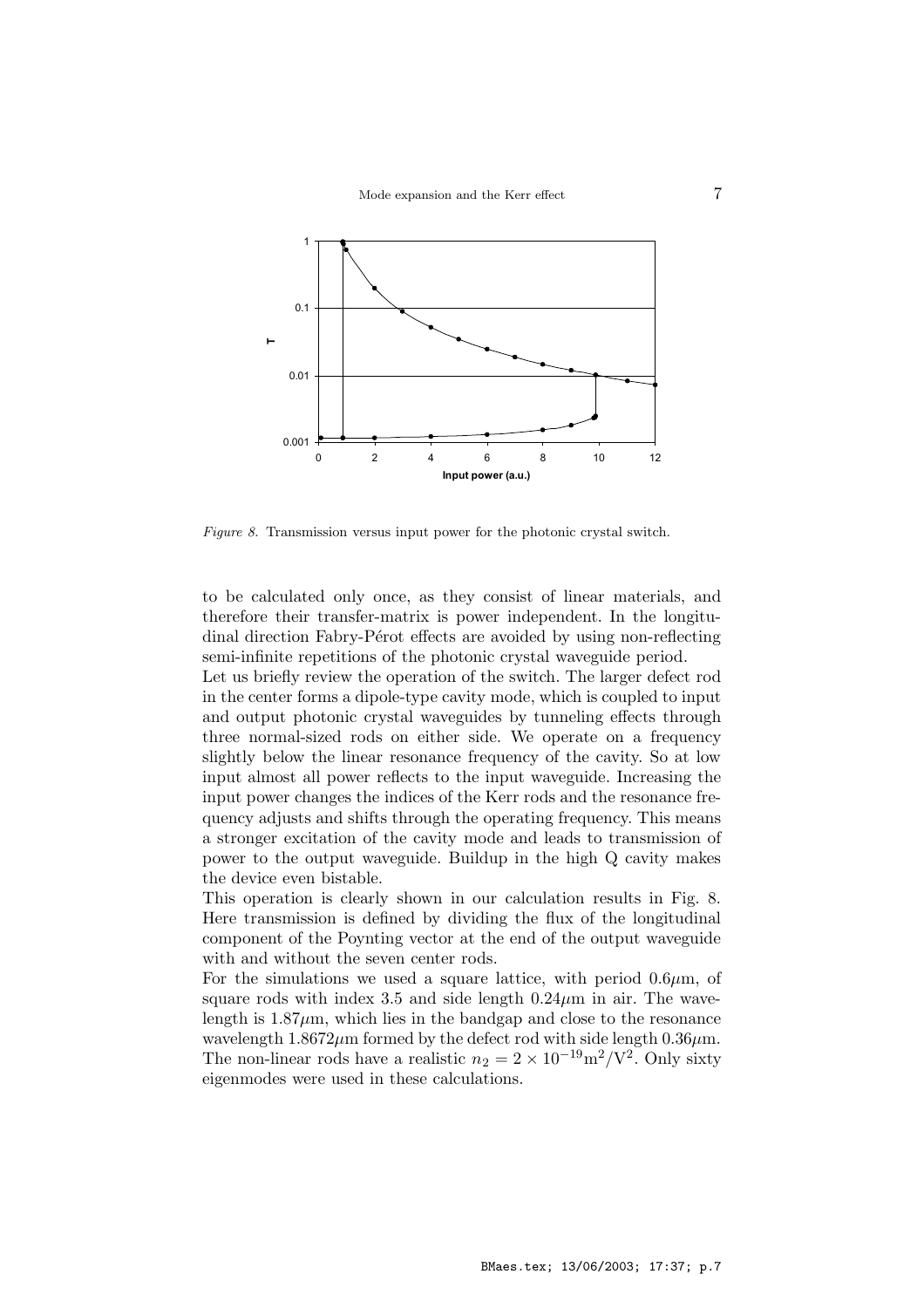## 8 B. Maes et al.

#### 6. Characteristics and comparison

This section brings together some characteristics and a comparison with other calculation methods.

An important issue is the number of iterations needed for convergence. Of course this is dependent on the desired accuracy and the deviation from a previous solution, but, as in the examples, with reasonable parameters convergence is mostly reached in about ten iterations. Some more difficult points however require another update equation, instead of Equation 2. These are e.g. points close to a folding bifurcation, the first solution on an upper branch or highly non-linear states, such as gap solitons. In these cases we use:

$$
n'_{new} = (n_{new} + \alpha n_{old}) / (1 + \alpha), \qquad \alpha \ge 0
$$
 (3)

with  $n_{new}$  the index if we used the normal Kerr relation, Equation 2. With this weighted average we hold on longer to the previous index distribution  $n_{old}$ , the iterations are thus less abrupt. This prevents the solution from dropping back to more linear branches. Values of  $\alpha$  up to about thirty are sometimes necessary.

Another trait of our algorithm is that other types of Kerr-like nonlinearities can easily be implemented. By adjusting Equation 2 we can e.g. model a saturable Kerr effect. Absorption has also been applied.

We note that the method is rigorous. There is no approximation in Maxwell's equations, so in the limit of an infinite number of modes and a very fine grid, the solutions are exact.

The bidirectional character of our mode solver gives us an advantage over unidirectional standard BPM programs. Concerning efficiency we already mentioned that linear sections need only one calculation and that we immediately get CW solutions, in contrast with FDTD. Moreover an adaptive grid can be implemented, which means we merge sections, if their non-linear index contrast is too small, or we refine them otherwise. In this way the calculation should find its optimal grid. Although adaptive gridding is very straightforward in our method, this is not the case with FDTD, as the latter requires special treatments on the boundaries between different grids.

# 7. Conclusions

We presented an extension to the eigenmode method which allows the modeling of 2D structures with Kerr materials. The efficiency of the linear bidirectional mode-expansion method, combined with the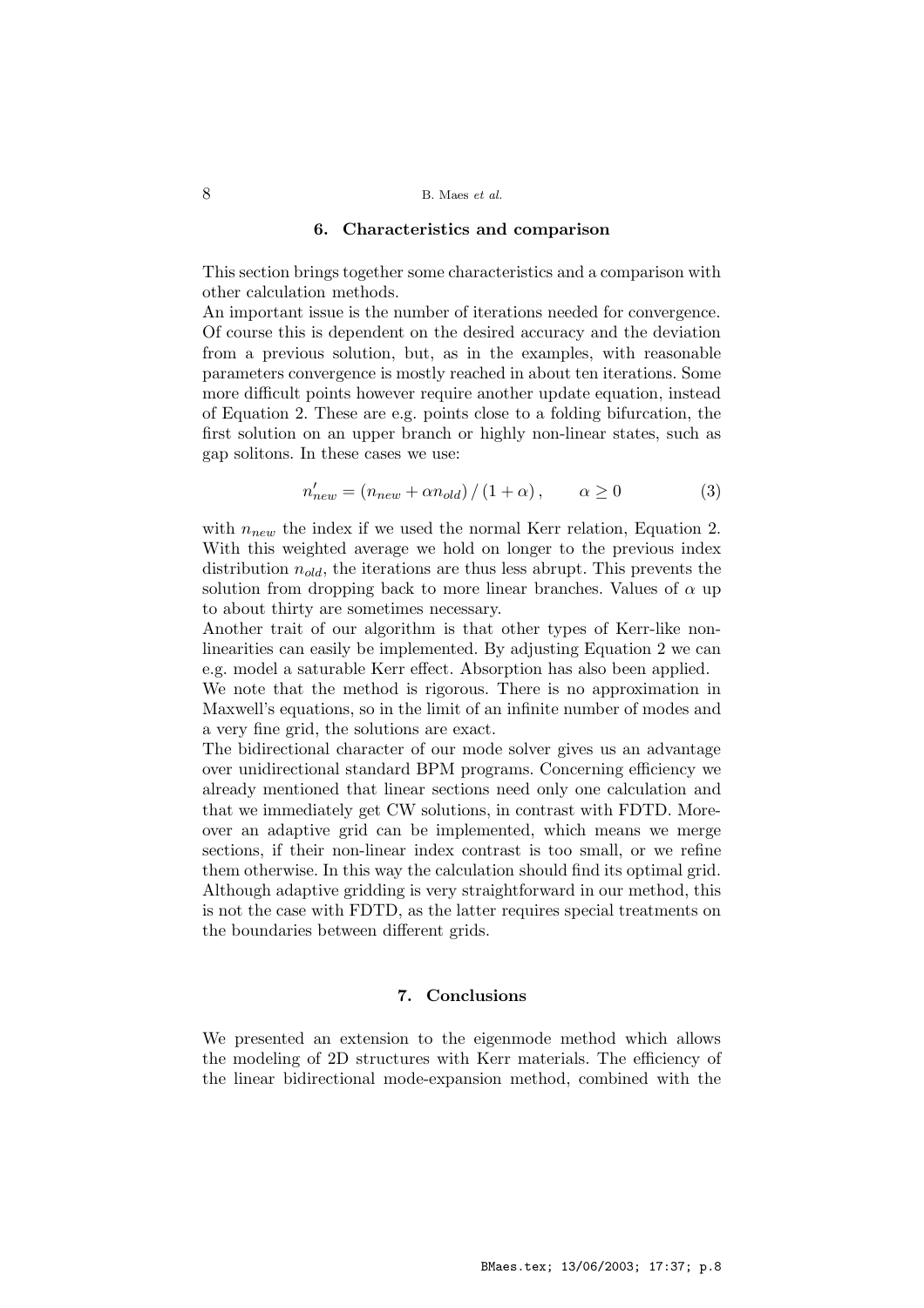smooth convergence to non-linear solutions, makes this method a fast and flexible alternative to FDTD and BPM.

#### Acknowledgements

BM and PB acknowledge the Flemish Fund for Scientific Research (FWO-Vlaanderen) for a doctoral and postdoctoral fellowship, respectively. Parts of this work were performed in the context of the Belgian DWTC project IAP-Photon.

#### References

- Bienstman, P. and R. Baets: 2001, 'Optical Modelling of Photonic Crystals and VCSELs Using Eigenmode Expansion and Perfectly Matched Layers'. Opt. Quantum Electron. 33, 327–341. CAMFR simulation software is freely available from http://camfr.sourceforge.net/.
- Burzler, J. M., S.Hughes, and B. S. Wherrett: 1996, 'Split-Step Fourier Methods Applied to Model Nonlinear Refractive Effects in Optically Thick Media'. Applied Physics B 62(4), 389–397.
- Chen, W. and D. L. Mills: 1987, 'Optical Response of Nonlinear Multilayer Structures: Bilayers and Superlattices'. Phys. Rev. B 36, 6269–6278.
- Soljacic, M., M. Ibanescu, S. G. Johnson, Y. Fink, and J. D. Joannopoulos: 2002, 'Optimal Bistable Switching in Nonlinear Photonic Crystals'. Phys. Rev. E 66, 055601.
- Taflove, A.: 1998, Advances in Computational Electrodynamics: The Finite-Difference Time-Domain Method. Boston, MA: Artech House.